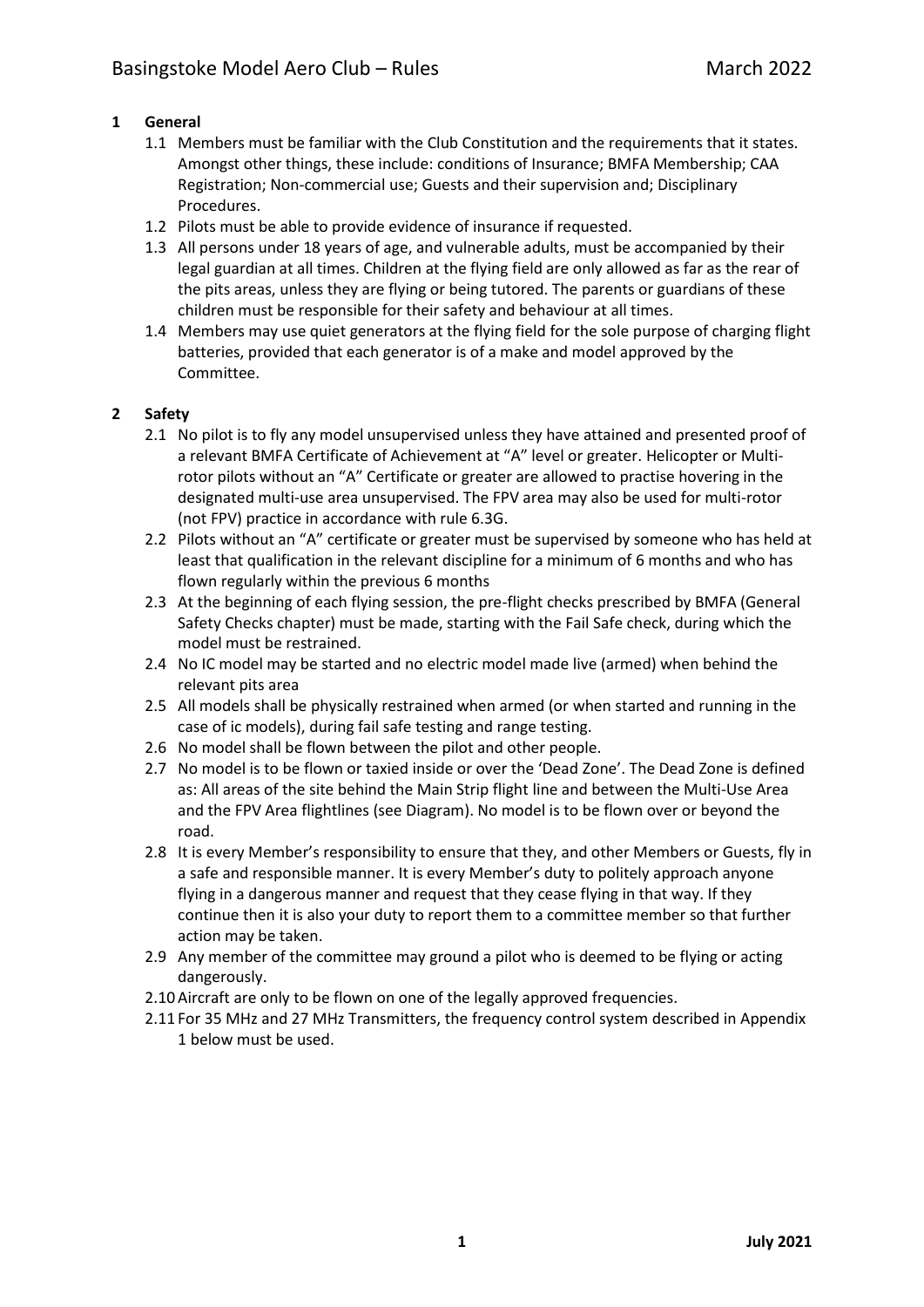### **3 Access**

3.1 Permitted times for flying are as follows:

Start (All Models) Finish (\*)

Monday to Saturday 09.00am 8.00pm or dusk if earlier

Sunday and Bank Holidays 10:00am 7:00pm or dusk if earlier \*Quiet electric models may fly until dusk, even if later than the times above. Flying after dusk (night flying) is not allowed.

3.3 The gate must be closed and locked by the last person leaving the field and the windsock put away.

## **4 Sound levels**

- 4.1 The Committee has the authority to ground any aircraft on the basis of excessive perceived or measured noise levels.
- 4.2 IC propeller-driven models may only be flown after completion of a sound level test in accordance with BMFA guidelines (82 dBA at 7metres) and witnessed by one Committee Member or a Club member duly authorised by the Committee.

## **5 Types of model**

### **5.1 Fixed wing power**

A Fixed wing models of under 300mm wingspan may be flown from the Multi-Use area or the Main Strip. Other fixed wing models may only be flown from the Main Strip.

## **5.2 Helicopters**

- A Helicopters are not to be flown within 10 metres of any person, except the pilot or a person accompanying the pilot.
- B Electric Helicopters must only be armed on or beyond the relevant flight line.
- D Practice hovering is not allowed on the Main Strip, except for "A" certificate training.

# **5.3 Multirotors**

- A Multirotor fail-safes must be set.
- B Multirotors must not to flown within 5 metres of any person, except the pilot or a person accompanying the pilot.
- C Multirotors must only be armed 10 metres beyond the main strip flight line or 5m beyond the FPV or MUA fight lines.
- D Pilots moving between the Multi-Use Area, the Main Strip or the FPV area must switch off the model and re-arm in the new area as per rule 5.4C to prevent any home position being set as the wrong area. Under no circumstances must the model be flown from one of these areas to another.
- E Multirotors flying on the Main Strip must fly circuits and not 'hover' in one place.
- F Practice hovering is not permitted on the Main Strip.

### **5.4 FPV**

- A FPV video transmitters operating on 2.4GHz are not permitted. FPV Video transmitter frequencies in the 5.8GHz band must be managed in accordance with Appendix 2 below.
- B FPV pilots must have a spotter at all times. During organised FPV races on the FPV Area, a single spotter may serve each race if all of the pilots in the race agree.
- C FPV flights must not come within 5m of the relevant area flight line.

### **5.5 Gas Turbine Models**

No model powered by one or more gas turbine engines may be flown.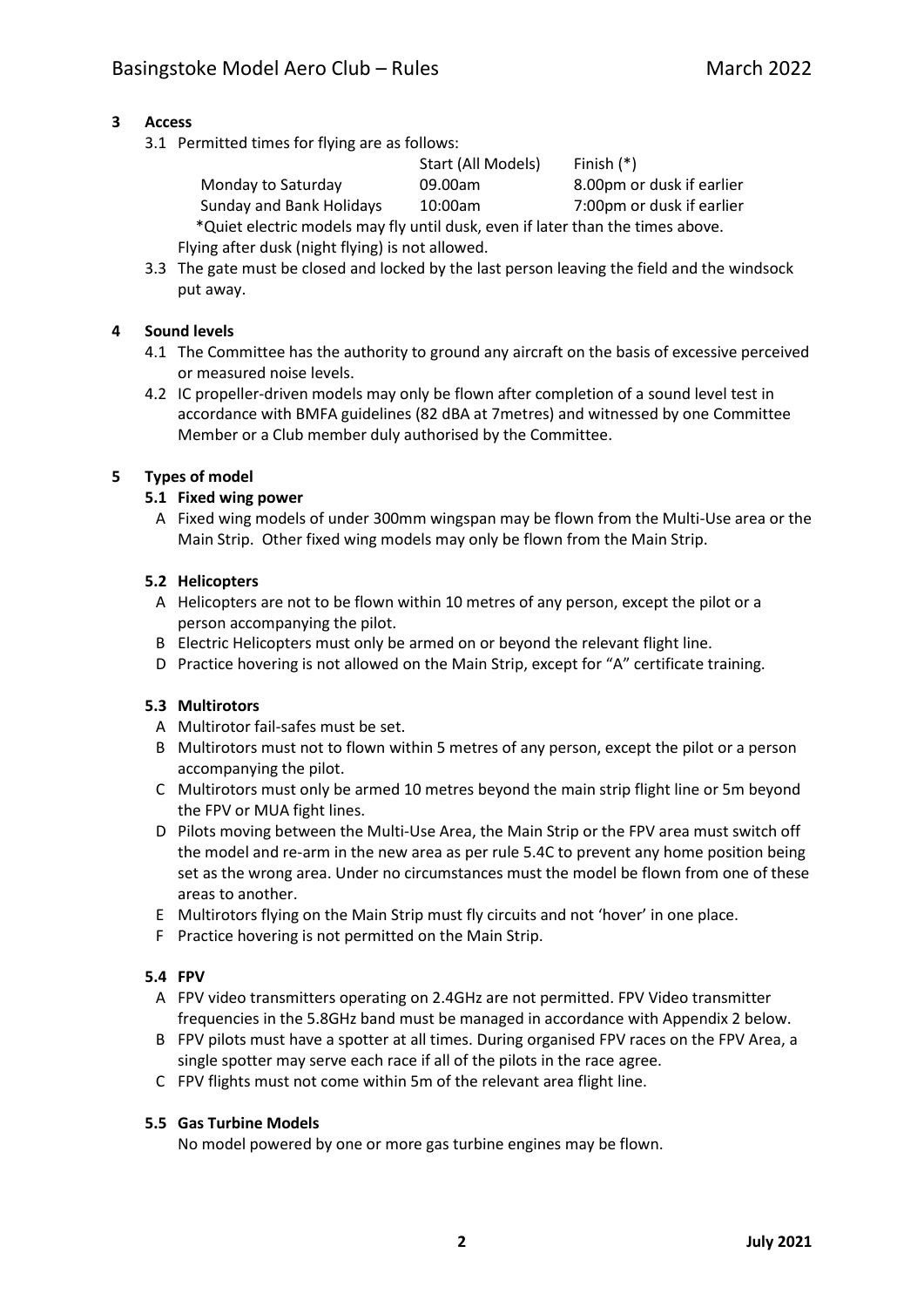# **6 Flight areas –**

## **6.1 Main Strip**

- A No Model is to be flown behind the (infinitely extended) line of the flight line
- B The Pits area is immediately behind a line twenty meters behind the Main Strip flight line and in line with the model benches (see diagram)
- C No models are to be taken in to the pilot's box.
- D Activity on the strip must be 'Called' as follows:

| Before flying                | "Ok to fly?" or "OK to launch" |
|------------------------------|--------------------------------|
| Walking onto the strip       | "OK to go on the strip?"       |
| Taking off once on the strip | "OK to take-off?"              |
| Hand Launching               | "OK to Hand Launch?"           |
| Landing                      | "Landing" / "Dead Stick"       |

For the above, confirmation from all other pilots flying must be obtained before taking any further action.

The following activities must also be called

| After touch-down        | "On the Strip" |
|-------------------------|----------------|
| Once clear of the strip | "Clear"        |

- E Whilst flying, the pilot must stand on the Pilot Line. The pilot must to step forward to the safety fence for take-off but must return to the pilot line after take-off. When landing, after calling "Landing" (or "Dead Stick"), the pilot must step forward to the safety fence as a visual indication to other pilots who may not have heard the request to land.
- F All models must take off at least 5 metres from the flight line unless they are being handlaunched (see H below).
- G Hand launching must take place at least 5 m from the pilot box, either on the strip or on the flight line 5m to the side of the Pilots' Box.
- H All models must land at least 5 metres from the flight line.
- I When more than one model is in the air, low passes must be called by the pilot and direction given.

### **6.2 Multi-Use Area (See Diagram)**

- A The Multi Use Area (MUA) is for use by helicopters and multirotors to practice and learn hovering, as well as for fixed wing models of less than 300mm span. Models must be capable of safely flying within the confines of the MUA.
- B The pits for the MUA is the nearby table and the flight line for the area is the western edge of the MUA.
- C Models must not cross over the MUA flight line or Main Strip flight line or exceed the height of the adjacent trees.
- D If other people are using the MUA, pilots must call before going on to the Area to take-off or retrieve a model and must call when taking off or landing.

### **6.3 FPV Area (See Diagram)**

- A 'The FPV area is for multirotors with a size of up to 300mm between the shafts of any two rotors. Larger multirotors must not use the FPV Area. It is primarily for FPV flight. Non-FPV multi-rotors and small electric helicopters may be flown there in accordance with Rule 6.3G below.
- B The pits for the FPV area is the nearby table and the flight line for the area is a line 10 metres from the edge of the track.
- C Pilots and others must stand at least 5m back from the flight line.
- D Models must not cross over the FPV flight line or the Main Strip flight line or exceed the height of the adjacent trees.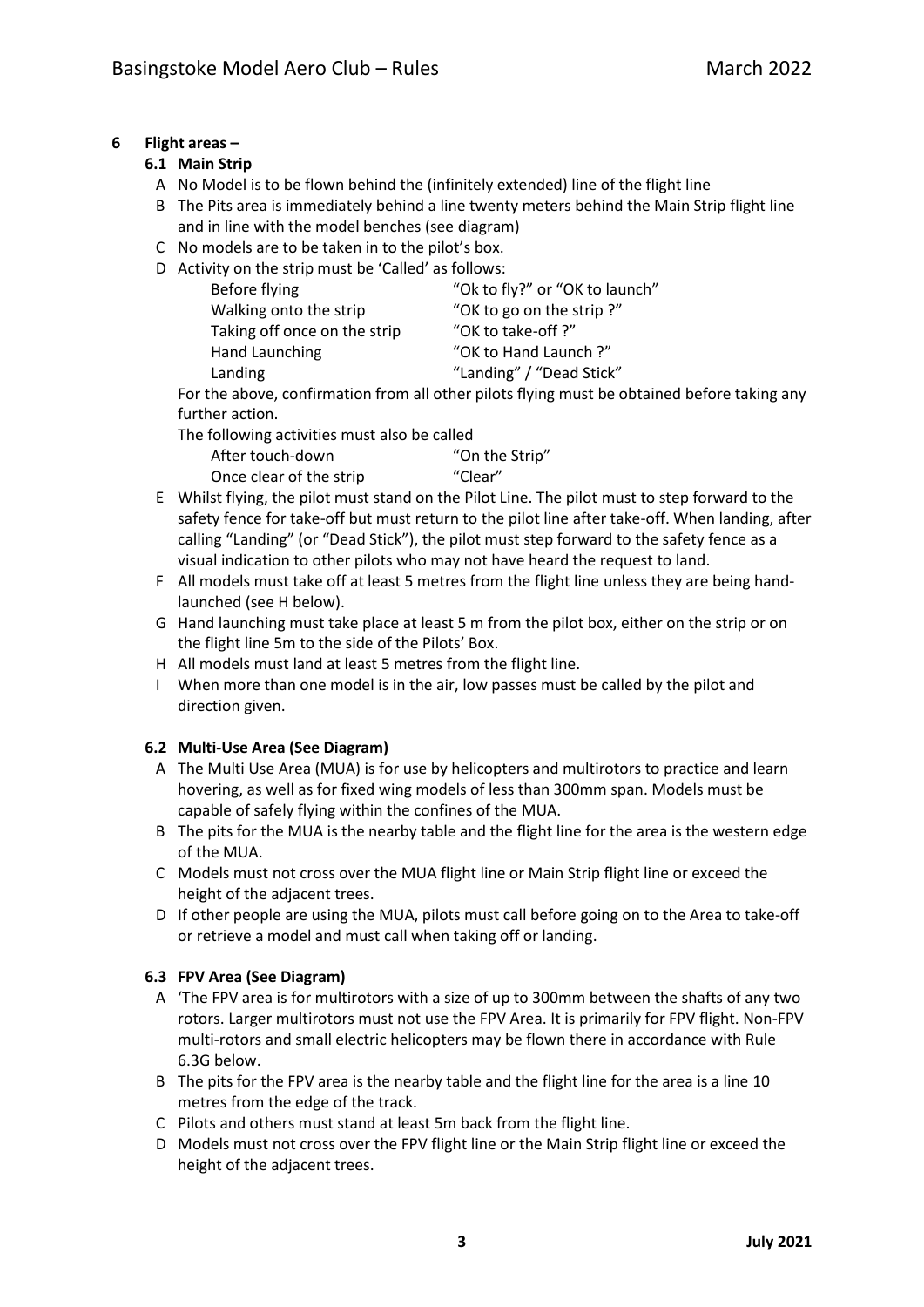- E If other people are using the FPV Area, pilots must call before going on to the Area to takeoff or retrieve a model and must call when taking off or landing.
- F For FPV Racing, the Race Director will act as Spotter and may impose additional Rules specific to the race but these shall not conflict with these Club Rules.
- G Non-FPV multirotors and small electric helicopters may be flown on the FPV area. However, priority shall be given to FPV flight at all times. The normal A-certificate requirements (rules 2.1 & 2.2) apply unless the pilot has been given written permission to practice for the A certificate in the FPV area. This permission will be given, subject to the Pilot demonstrating basic competence and knowledge to a Club examiner.

### **Appendix 1 - Frequency Control for 35MHz and 27MHz (refer to Rule 2.11)**

- i A 'Peg on' system is used. Pegs must be displayed at the rear of the Pilots' Box.
- ii If there is already a Peg of your frequency on display, you must liaise with the other pilot to take turns using the frequency. Only one Peg for each frequency (the one for the active Tx) may be displayed at any one time.
- iii You must not switch on your Tx before checking that the channel is clear and that your 'Peg' is displayed at the rear of the pilot box.
- iv Your 'Peg' must show your frequency using black numerals on yellow for 35MHz and black on white for 27MHz and must show your name to assist in identifying pilots on the same frequency.
- v Your Peg must be on display whenever your Tx is on.

#### **Appendix 2 - Frequency Control for FPV Video Transmitters**

- I. FPV Video Transmitters (VTx) are only allowed on 5.8GHz and must be operated in modes compliant with CE Regulation.
- II. Operators in the FPV Area must co-ordinate with anyone already flying FPV on the Main Strip and / or MUA before switching on a VTx.
- III. Operators on the Main Strip must co-ordinate with anyone already flying FPV on the FPV Area and / or MUA before switching on a VTx.
- IV. Operators on the MUA must co-ordinate with anyone already flying FPV on the FPV Area and / or Main Strip before switching on a VTx.
- V. No VTX may be made active until the above co-ordination has been completed

#### **Diagram – See next page.**

- End of text -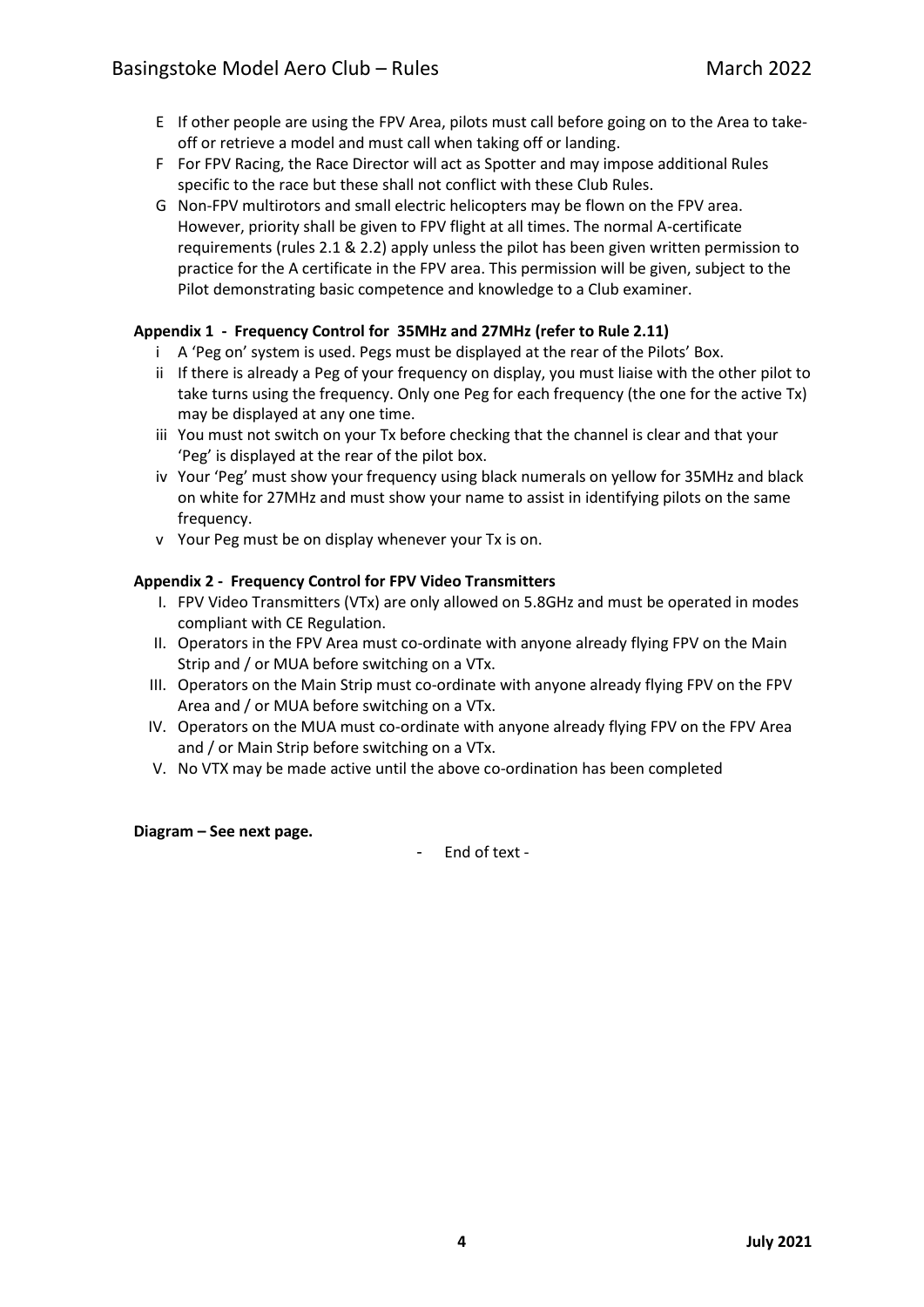